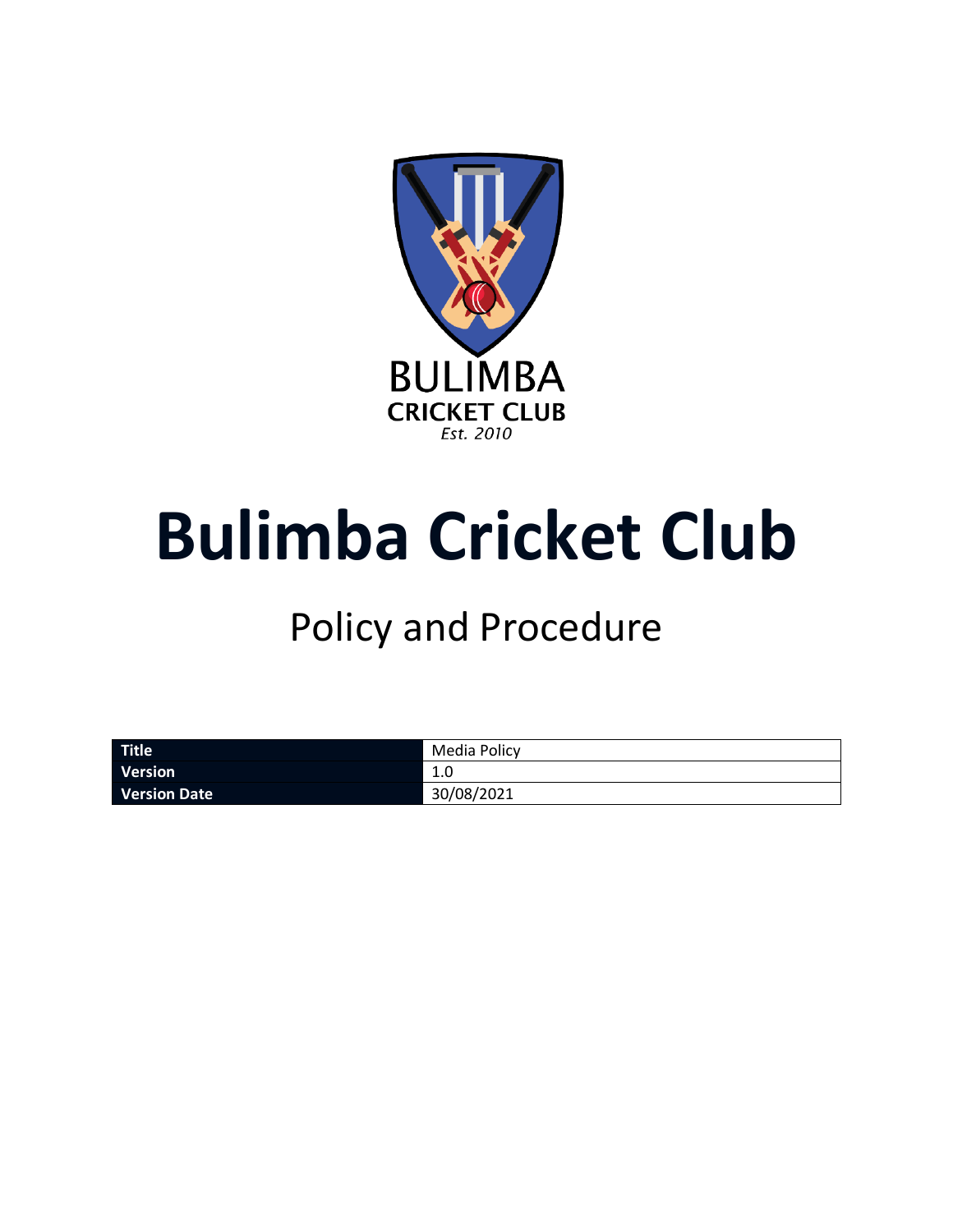# Table of Contents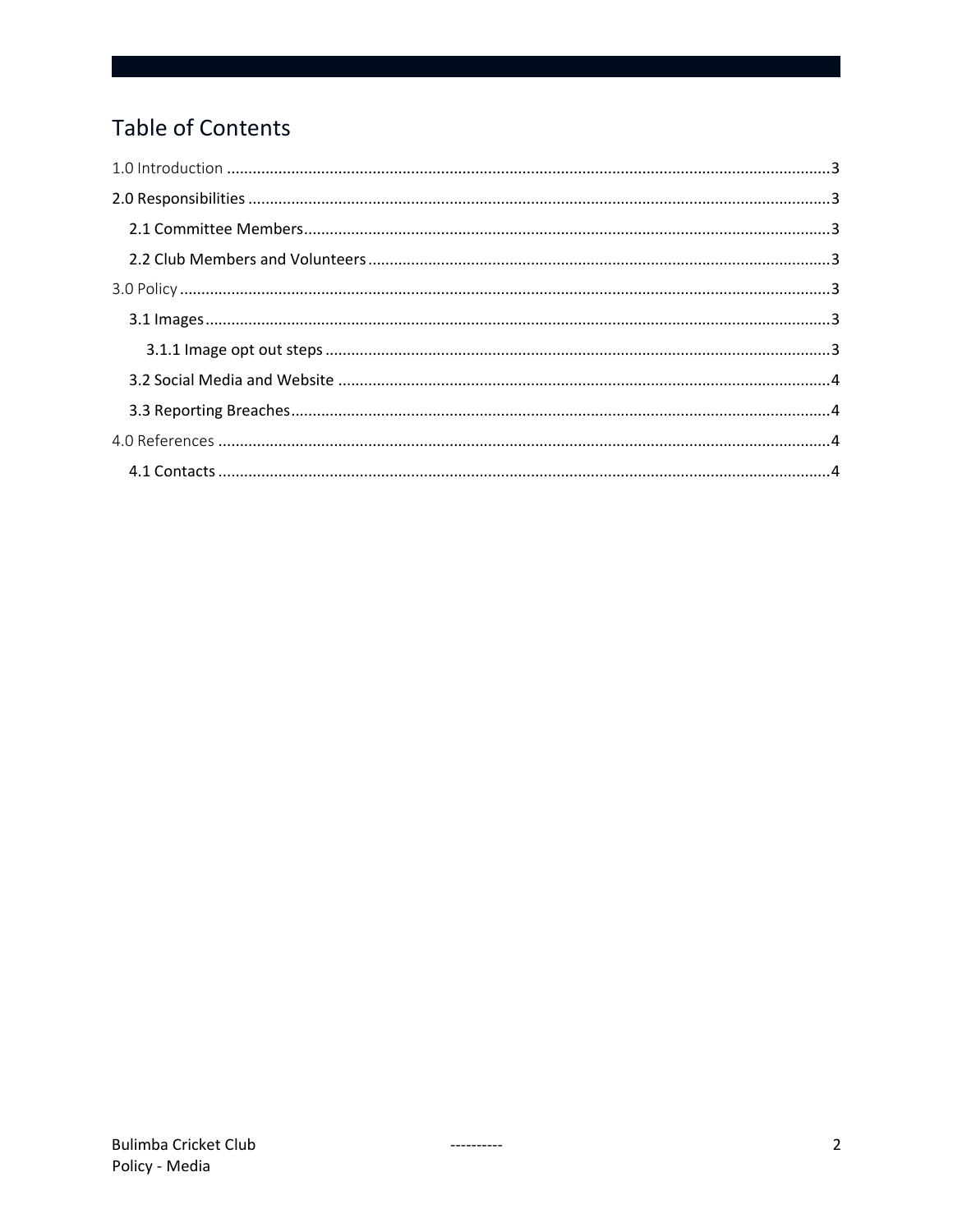# <span id="page-2-0"></span>1.0 Introduction

Bulimba Cricket Club (BCC) uses a variety of digital mediums to communicate with our member base. Examples are emails, newsletters, social media and websites. This policy details the clubs ongoing commitment to ensuring it acts in the best interests of its members to protect privacy, ensure media is appropriate to club business and act on reports of cyber bullying or harassment in a timely fashion.

# <span id="page-2-1"></span>2.0 Responsibilities

The following responsibilities are defined as being applicable to this policy:

### <span id="page-2-2"></span>2.1 Committee Members

- Read and understand the policy
- Agree and abide by the policy in the act of using media for official club business
- Ensure the policy is current before start of season
- Make the policy available for all members to read
- Act on reported breaches of the policy in a timely manner

#### <span id="page-2-3"></span>2.2 Club Members and Volunteers

- Read and understand the policy
- Agree and abide by the policy
- Report breaches via the steps outlined in the policy

# <span id="page-2-4"></span>3.0 Policy

#### <span id="page-2-5"></span>3.1 Images

All images will be club specific to promote cricket and the club through our digital communication mediums. Images will always be reviewed to ensure they meet the best interests of juniors playing sport. They will not cross boundaries that would be deemed offensive or inappropriate.

#### <span id="page-2-6"></span>3.1.1 Image opt out steps

At registration the club's Terms and Conditions must be acknowledged allowing the use of images of the club's players to promote cricket in the best interest of the club. To opt out of this use registrants must contact the club's Member Protection Officer to advise this preference.

Images of opt out players will:

- Have an image placed over their face in a team or multiple player shot
- Single shots of the player will not be shown, unless direct consent is given and received.